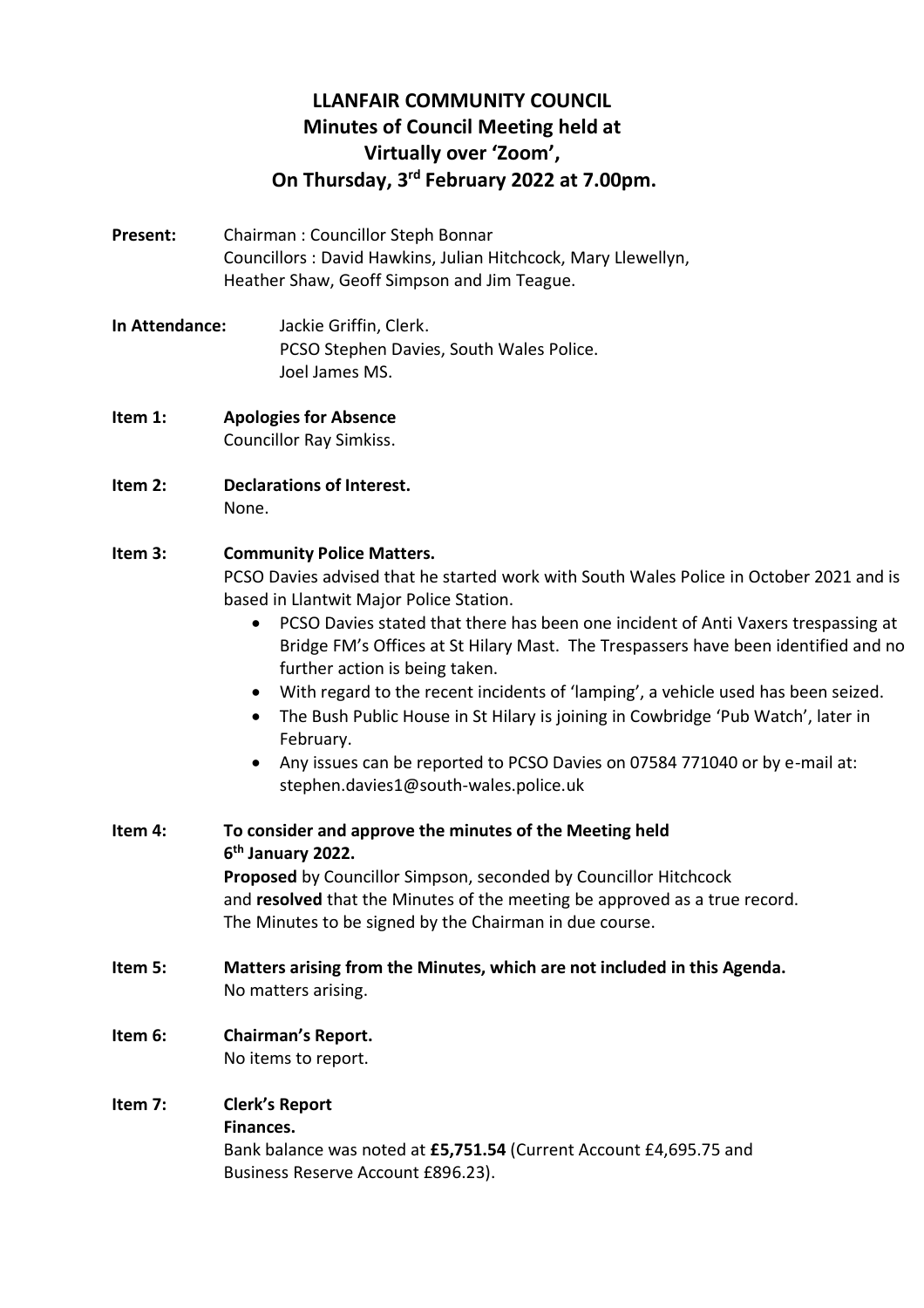### **Page two**

**Item 7: Clerk's Report (Continued) Payments made since 6 th January 2022 are:** Clerk's Salary (January) - £154.26; HMRC Tax (January) - £38.57; HCI (Renewal of domain name 'llanfaircommunitycouncil.gov.uk for next two years) - £102.00; J Griffin (Reimbursement of Zoom fees from September to December 2021) - £57.56.

> **Payments due to be made are:**  Clerk's Salary (February) - £154.26; HMRC Tax (February) - £38.57; The Poppy Appeal – (Remembrance Wreath) - £20.00; J Griffin (Reimbursement for Councillor Hitchcock for Planning Aid Wales training course on Second Homes and Buy to let) - £36.

#### **No Monies received:**

#### **Item 8: To report a complaint from a resident of St Mary Church.**

The complaint reported relates to inconsiderate parking at a communal parking area at the back of the resident's property. Councillor Teague advised that the communal parking area is owned by the Vale of Glamorgan Council who maintain the grassed borders there. There is no designated parking spaces or right to park there. However there is currently a horse box and trailer parked which is blocking views from the properties in front of the parking area.

**Resolved** that the resident should contact the Vale of Glamorgan Council to raise the issue.

#### **Item 9: To discuss the engagement of an Internal Auditor.**

The Clerk advised that with the end of the financial year approaching on 31<sup>st</sup> March 2022, the Council needs to decide on the engagement of an Internal Auditor.

**Resolved** that Mr Mees be approached to ask if he can carry out the Internal Audit. If Mr Mees is unavailable, then the Council **resolved** that Mrs Embling should be asked.

### **Item 10: To note and discuss the Local Election on 5th May 2022.**

The Clerk advised that links to information on becoming a Councillor has been uploaded onto the website. Nominations packs will be available from the Vale of Glamorgan Council's Civic Offices in Barry probably during March. Information relating to the Election will be posted over Social Media.

#### **Item 11: To consider the issue of 'empty properties'.**

The on-going issue of the empty ex-council property in St Mary Church was discussed. The Clerk had forwarded an e-mail from the 'Empty Homes and Loans Officer' who had stated that:

**…Continued**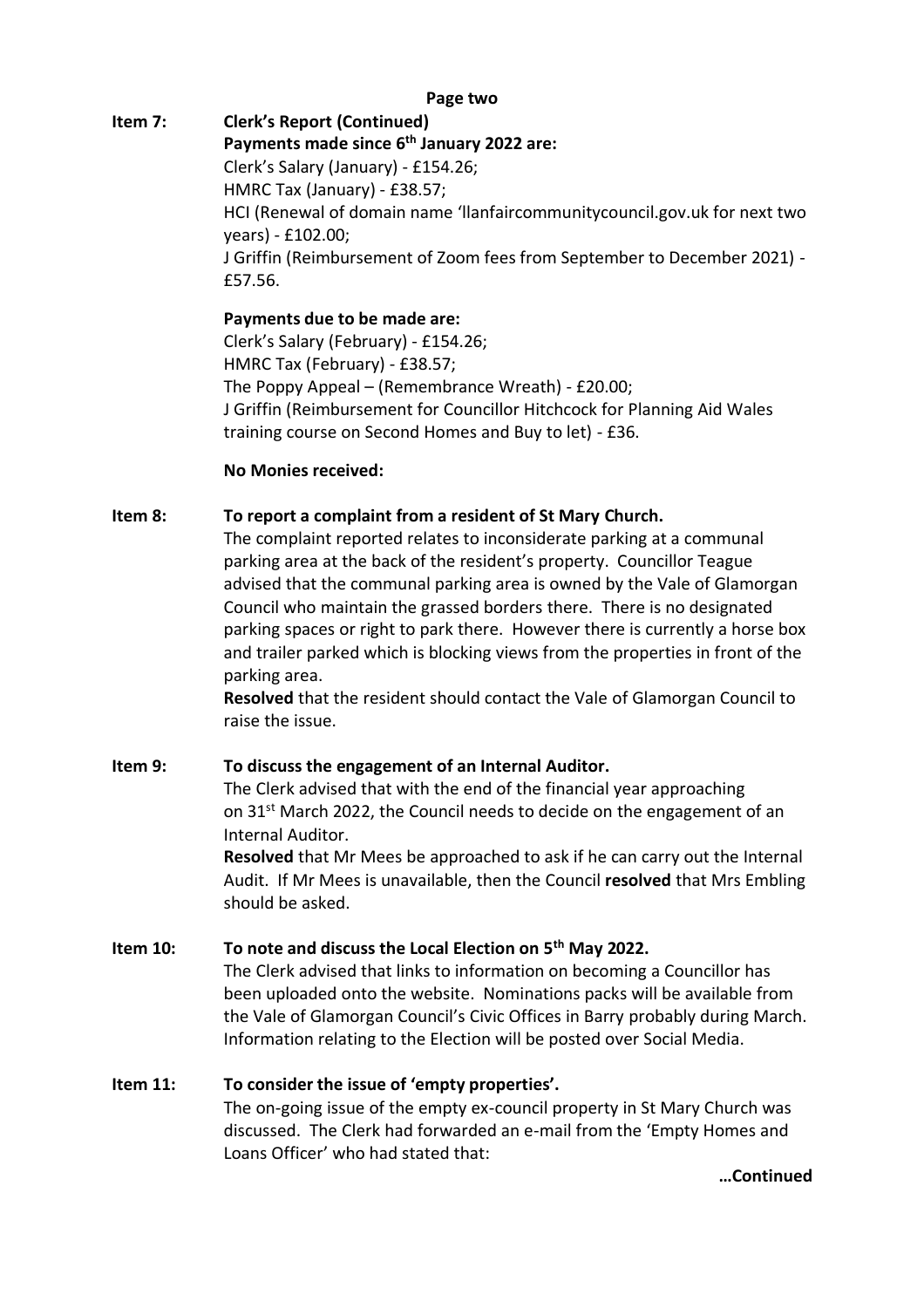### **Page three**

### **Item 11: To consider the issue of 'empty properties' (Continued)**

"At present, a property being empty for a length of time alone is not sufficient reason to take enforcement action and that the condition must warrant enforcement action by an Enforcement Department i.e. Shared Regulatory Service, Planning Building Control is required and Notices issued before further action is taken. The 'Empty Homes and Loans Officer' does work with the Enforcement Officers and we try to co-ordinate actions. I try to reach out to owners of empty properties and support many. I refer properties to enforcement departments as required, which is what I have done previously and currently with 8 Church Terrace".

Members expressed concern that the connected semi-detached property must be suffering as a result of No 8 falling into disrepair.

### **Item 12: To discuss the issue of 'HGV's in St Hilary Village.**

This item was discussed at the start of the meeting to allow Joel James MS to leave as soon as possible. Mr James acknowledged that with regard to the Mapping Companies and Local Authority being unable to resolve the matter, the Welsh Government might be able to help. Members advised Mr James that they are meeting with Andrew R T Davies in St Hilary on  $14<sup>th</sup>$  February and Mr James expressed interest in joining the meeting  $-$ *Clerk to forward details of the meeting to Mr James MS.*

Members agreed that moving the seven and half tonne limit sign from the centre of St Hilary to north of the village could prevent HGV's having to negotiate doing a U-turn in the centre of the village and all the problems, and at times damage, this creates. The Community Council believe that the Highways Department do not appreciate the problems having to be endured by the Community.

Mr James MS kindly offered to attend future meetings of the Council. *The Clerk to check that Mr Andrew RT Davies MS is agreeable to a number of residents and Mr James MS also attending the meeting of 14th February.*

## **Item 13: Reports of Representatives.**

13.1 Councillor Simpson gave a report on Local Committee Meeting of One Voice Wales of 24<sup>th</sup> January at which the following items were discussed:

- A presentation was given by Rachel Carter on 'Local Places for Nature'. The presentation included advise on grant funding. **Resolved** that the Clerk contact Rachel asking if she could meet with some members of the Council to advise on a wildlife area in the Spinney in St Mary Church.
- A Council's Toolkit is currently being tested by a number of Town and Community Councils. The Toolkit is a programme for a Council to work through and ensure the governance procedures are being adhered to.

Councillor Simpson then gave a report on the recent meeting of the Cardiff and Vale University Health Board and advised of the following:

• Currently the current time is the worse period for the NHS since the pandemic began.

**….Continued**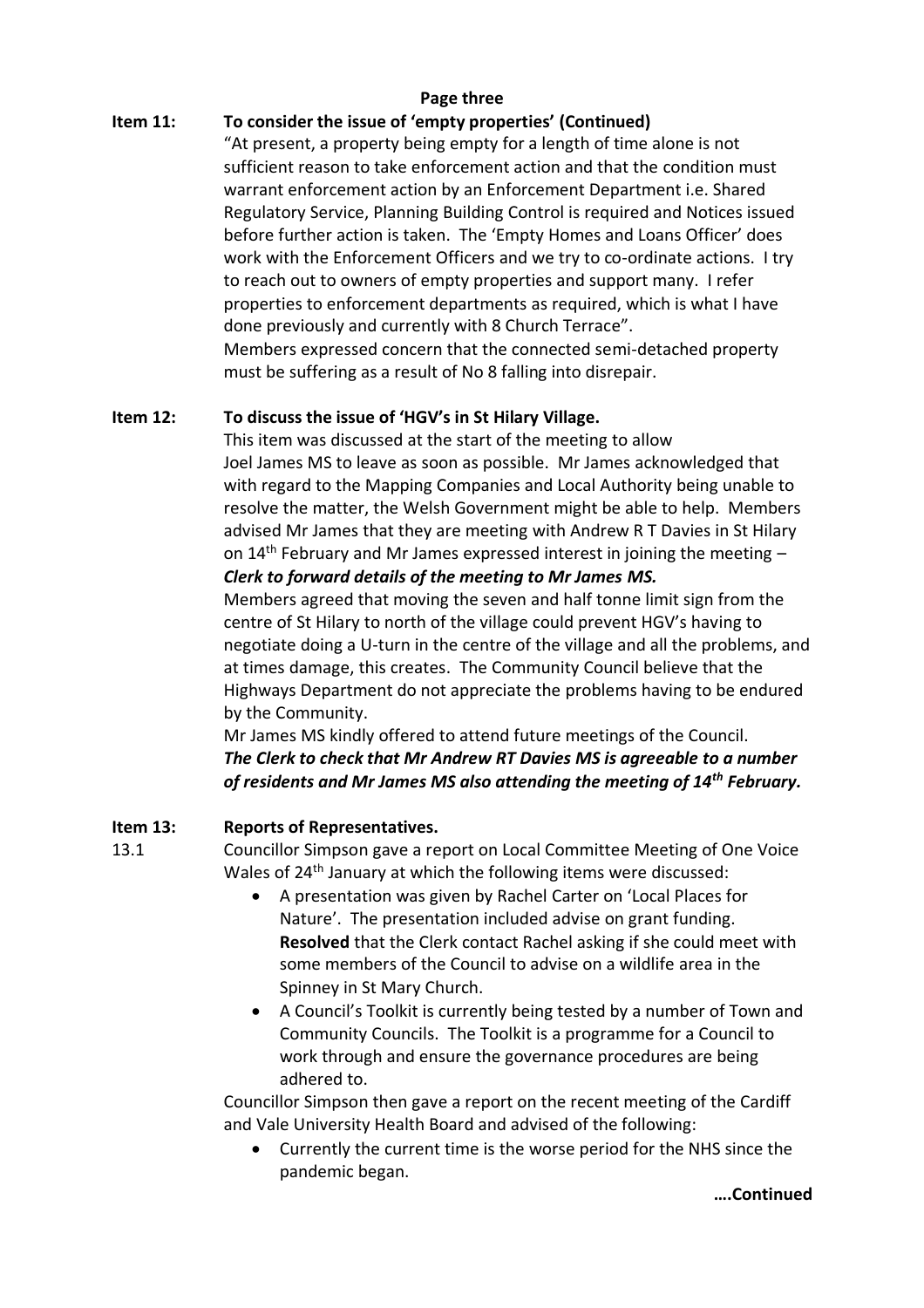#### **Page four Item 13: Reports of Representatives (Continued)**

- Problems with the length of stays in hospital for patients aged 65+ and the lack of social care for those patients.
- It is hoped that things will be more normal by the end of the month.
- There are very low levels of seasonal flu in the UK at the moment.

## 13.2 Councillor Bonnar report on Community Liaison Committee Meeting of 25<sup>th</sup> January at which the following items were discussed: Police Report:

## Police

- Overall crime between 1<sup>st</sup> October & 31<sup>st</sup> December 6% down (120 crimes)
- Reduction in stalking, but violence with injury and residential burglary both up.
- Prior to Christmas, 2 people charged and on remand for 18 burglaries across Penarth & rural Vale. Pending trial later this year.
- E Scooters major issue with dozens confiscated by Police. Cannot be ridden on public roads, in parks or on cycle paths. Can only be ridden on private roads with landowner consent. Safety concerns for pedestrians are primary issue as well as lack of insurance for the equipment.
- Lamping caused increase to criminal damage and animal welfare issues across rural Vale. Police now working in local partnership and there is a specific operation to target the issue. Over 20 reported incidents in October and November now being handled by dedicated rural crime team. All encouraged to report any incidents immediately.
- County Lines links with organised crime and drug supply. There are pockets in the Rural Vale which the Police monitor and several warrants were issued in Barry recently relating to these groups.

Robust plan in place for COVID easing specifically focussed on 6 Nations and night time economy opening back up. Also now planning for Summer policing and combined services response.

Change of leadership – Chief Inspector Arabella Rees secured promotion to Superintendent and Inspector McDean will be stepping up to cover until the role is formally filled.

## Fire Service

- All areas of work seen reductions recently (road traffic collisions / dwellings fires / rescue at height and below ground).
- Call rates for the Vale are down
- Cadet programme opened back up in October
- Officers back in Key Stage 1 & 2 work with schools. Where schools have COVID challenges these training sessions take place over Zoom.
- Deliberate refuse fires have now ceased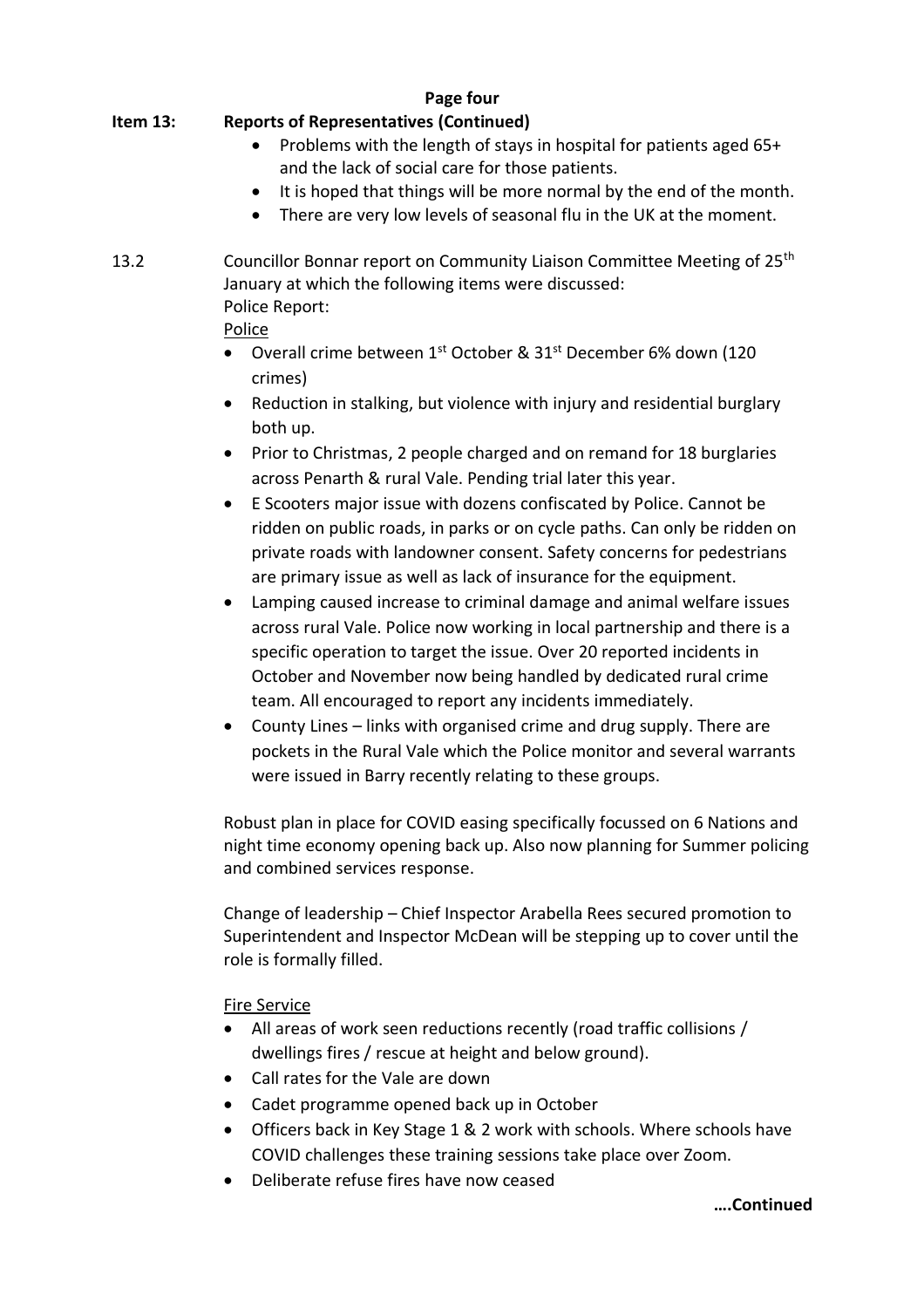### **Page five**

## **Item 13: Reports of Representatives (Continued)**

- Large scale exercises are scheduled for Barry Docks (water based and shipping evacuation) and Aberthaw Power Station (now decommissioned)
- Officers have also been helping with the vaccination programme
- Recruitment campaign for 2022 now complete and Service has planned recruitment annually to backfill retirement.
- Officers came under attack with stones thrown at them as they returned to the vehicle whilst attending a fire in Caerphilly recently. Police support wherever this issue happens.

### Elections

- Some wards have increased positions for the forthcoming elections as well as some changes to Polling Station locations.
- No changes to Llanfair Community Council positions or Polling Station.
- **Item 14: Correspondence and Publications which do not require discussion. i.e for noting only –** *previously sent out by e-mail.*
- 14.1 Via VGC (Vale of Glamorgan Council) Senedd Update 31.1.22 relating to Local Government and Elections (Wales) Act 2021 : Community and Town Councils Statutory Guidance – Consultation ending 17.3.22.
- 14.2 VGC Vale Public Services Board (PSB) Consultation on its second Well-being Assessment to be published in April 2022.
- 14.3 One Voice Wales (OVW) Queen's Platinum Jubilee National Lottery Awards. *Clerk to ascertain on whether a Council or a Village representative needs to apply.*
- 14.4 OVW Bulletin January 2022.
- 14.5 OVW Training Courses January, February and March 2022.
- 14.6 VGC Business News from the Regeneration Team 21.1.22.

### **Item 15: Any Other Business at the Discretion of the Chairman.**

- 15.1 Members discussed awarding grants to the community to assist with the costs of organising and holding events to celebrate the Queen's Platinum Jubilee. It was agreed that the website should guide the community to applying for grants by completing the Council's own grant application form which can be highlighted through the Council's website.
- 15.2 It was reported that Llandough has obtained a free defibrillator via the Welsh Government's scheme to encourage communities to obtain the equipment.